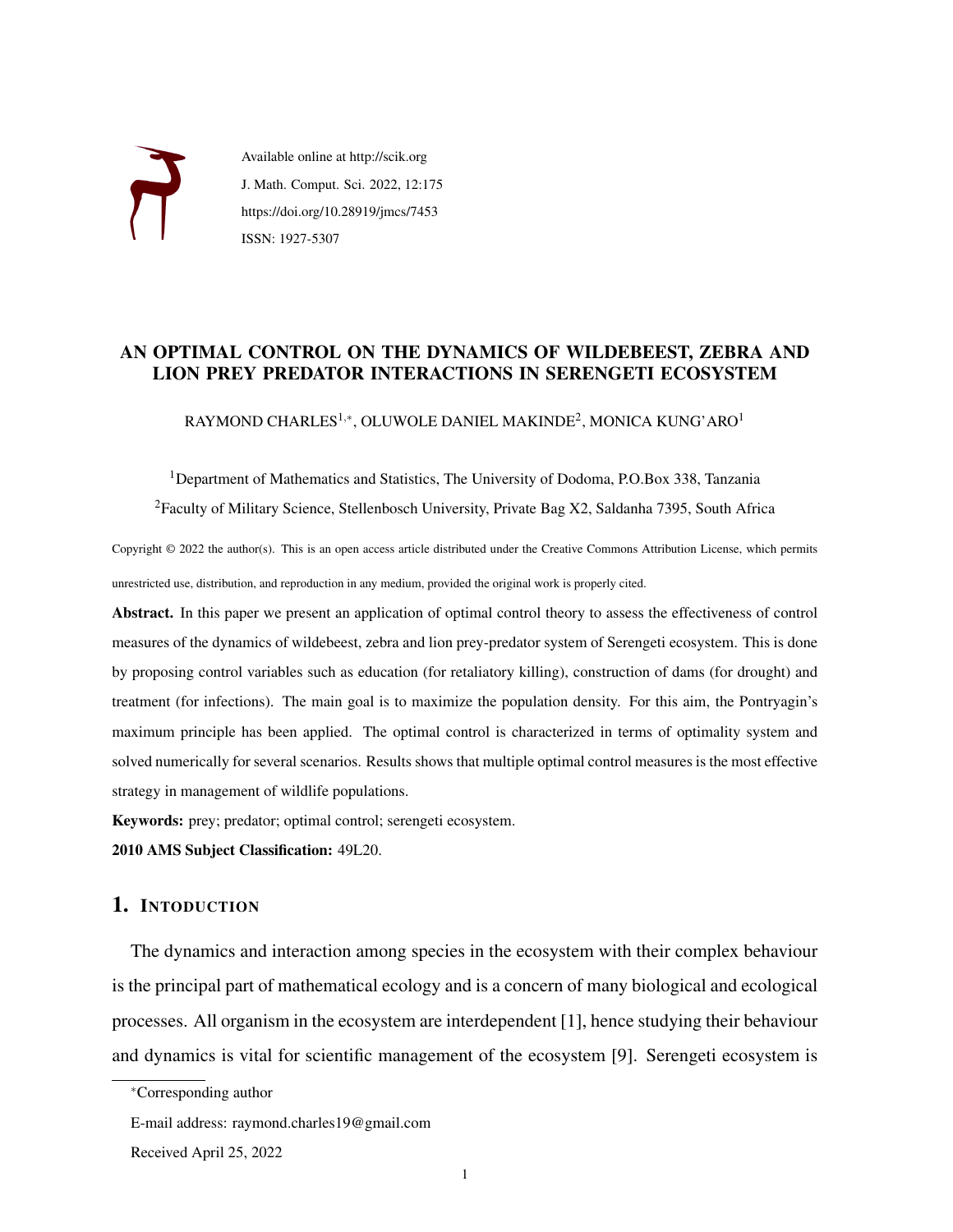extraordinary in species and it is one of the most popular wildlife reserve in the world [\[7\]](#page-11-2). However many biological species in Serengeti ecosystem has been driven to extinction due to external forces such as predation, over exploitation, disease, droughts and mismanagement of the ecosystem [\[11\]](#page-11-3).

The ecosystem also has been the subject of various hazards such as pollution, fire, drought and catastrophes that lead to perturbations of the ecosystem. Some of the strong studied perturbation of Serengeti ecosystem are the dry season drought of 1993 [\[11\]](#page-11-3) and the eruption of rinderpest disease in wildebeest as well as canine dispenser virus of 1994 [\[12\]](#page-11-4). Poaching also is considered by many to threaten the population viability of prey-predator species in Serengeti ecosystem. Poaching and trophy hunting have always contributed to the off-take of many species of the ecosystem. [\[5\]](#page-11-5) mention 55% of household around the ecosystem to use bush meat atleast once a year. Also lion killing due to cultural practices [\[5\]](#page-11-5) by Maasai, has been threatening the population of lion.

Hence if Serengeti ecosystem is to retain its diverse and abundant fauna, more efficient longterm conservation is needed. Based on this understanding, formulating a mathematical model to study how the ecosystem behave may well provide a way to achieve this. Prey-predator model has been widely studied in literature. However very few studies are on optimal control of prey-predator systems. Recently for example [\[11\]](#page-11-3) studied the threat to lion-wildebeest preypredator dynamics with optimal control in Serengeti ecosystem. Other studies are [\[2\]](#page-11-6), [\[3\]](#page-11-7), [\[1\]](#page-11-0) and [\[5\]](#page-11-5). But none of these has considered the aspect of disease, drought and retaliatory killing as the threat to be controlled for the survival of prey-predator system particularly wildebeest, zebra and lion in the Serengeti ecosystem. This study intends to apply optimal control theory to maximize wildebeest, zebra and lion which the study regard as keystone species of Serengeti ecosystem.

# 2. MODEL FORMULATION

It will be assumed that lion depends completely on wildebeest and zebra as the source of food where wildebeest and zebra has unlimited sources of food. The dynamic therefore will follow the Holling type II function response. In this case  $x(t)$ ,  $y(t)$  and  $z(t)$  represents the population of wildebeest, zebra and lion respectively. In the absence of predator, droughts and disease,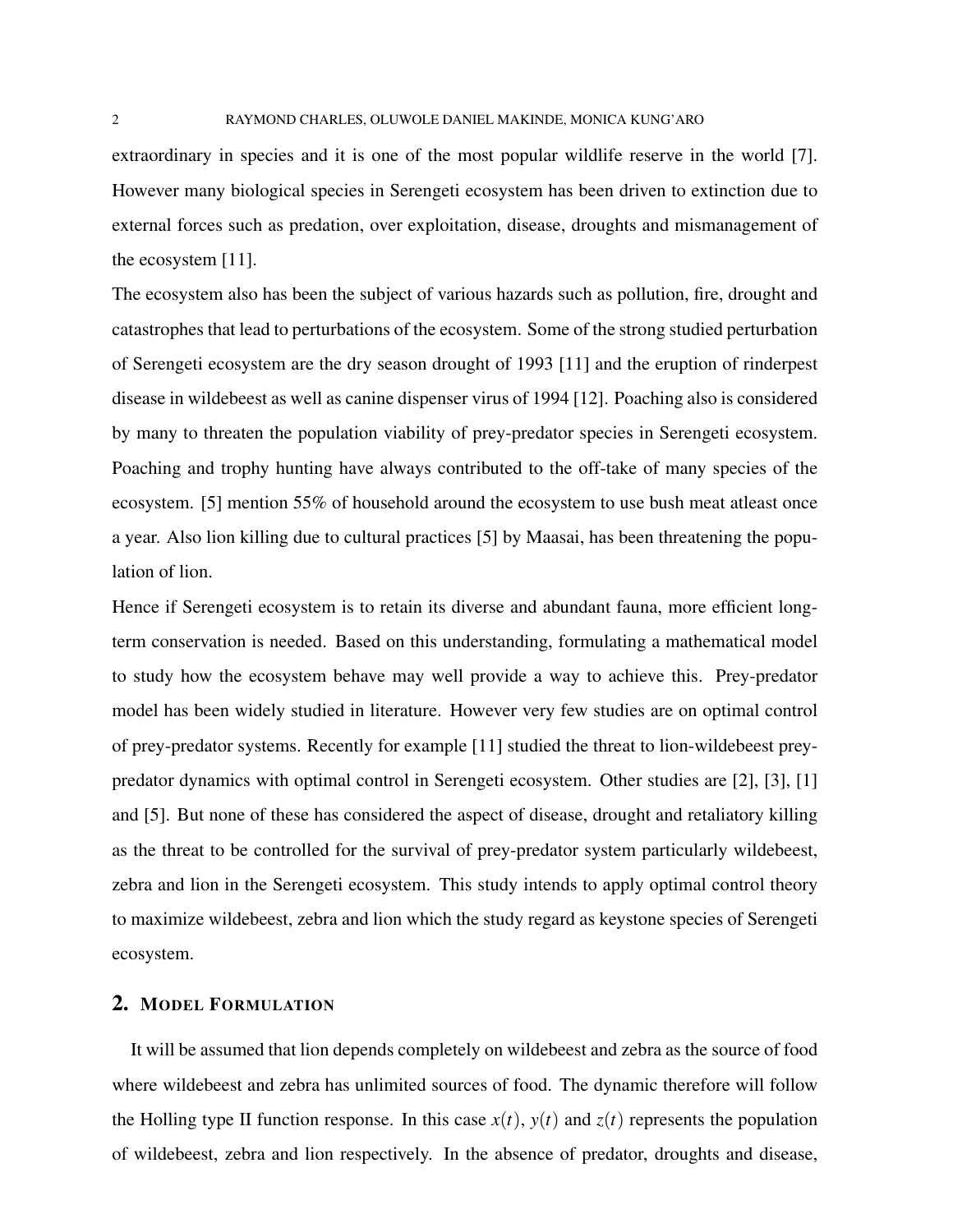prey species are assumed to grow logistically with carrying capacities *k* and *l* respectively. However the inter-specific competition among wildebeest and zebra is exploitative. From the above assumptions we formulate the system of model equation;

<span id="page-2-0"></span>
$$
\frac{dx}{dt} = rx(1 - \frac{x}{k}) - b_{12}xy - \frac{b_{13}xz}{1 + ax} - h_1x - w_1x
$$

(1) 
$$
\frac{dy}{dt} = sy(1 - \frac{s}{l}) - b_{21}xy - \frac{b_{23}yz}{1 + dy} - h_{2}y - w_{2}y
$$

$$
\frac{dz}{dt} = -cz + \frac{b_{31}b_{13}xz}{1+ax} + \frac{b_{32}b_{23}yz}{1+dy} - ez - wz
$$

Where *r* and *s* are the intrinsic growth rates of wildebeest and zebra respectively. *k* and *l* are the environmental carrying capacities of wildebeest and zebra respectively,  $b_{12}$  and  $b_{21}$  are the coefficient of inter-specific competition among wildebeest and zebra,  $h_1$  and  $h_2$  are the wildebeest and zebra death rates due to droughts respectively, *e* is the lion death rate due to retaliatory killing,  $w_1$ ,  $w_2$  and  $w_3$  are wildebeest, zebra and lion death rates due to infections, $b_{13}$  and  $b_{23}$ are predation coefficients,  $b_{31}$  and  $b_{32}$  are the conversion parameters of lion to wildebeest and zebra respectively, *c* is the natural mortality rate of lion, *a* and *d* are the half saturation constants of lion to wildebeest and zebra respectively. Introducing control variables to the system [\(1\)](#page-2-0) the model become;

<span id="page-2-1"></span>
$$
\frac{dx}{dt} = rx(1 - \frac{x}{k}) - b_{12}xy - \frac{b_{13}xz}{1+ax} - (1 - u_1(t))h_1x - (1 - u_3)(t)w_1x
$$

(2) 
$$
\frac{dy}{dt} = sy(1 - \frac{y}{l}) - b_{21}xy - \frac{b_{23}yz}{1 + dy} - (1 - u_1(t))h_{2}y - (1 - u_3(t))w_{2}y
$$

$$
\frac{dz}{dt} = -cz + \frac{b_{31}b_{13}xz}{1+ax} + \frac{b_{32}b_{23}yz}{1+dy} - (1-u_2(t)ez - (1-u_3(t))w_3z
$$

Where,  $u_1(t)$ ,  $u_2(t)$  and  $u_3(t)$  are control variables,  $u_1(t)$  is the construction of dams for drought,  $u_2(t)$  is treatment for infections and  $u_3(t)$  is education for retaliatory killing.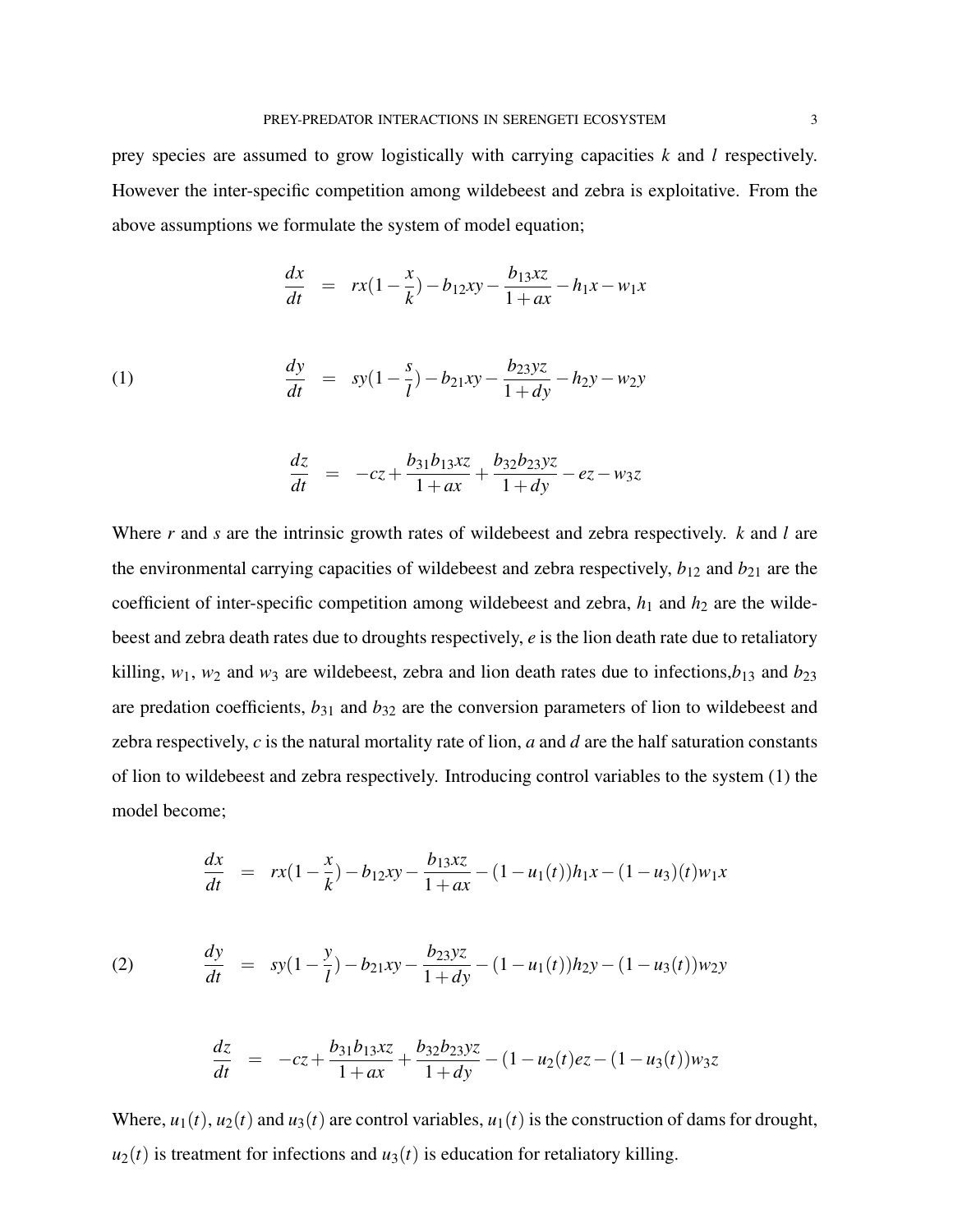#### 3. ANALYSIS OF OPTIMAL CONTROL

An objective function *J* is formulated and maximized subject to the number to the number of affected species;

<span id="page-3-0"></span>(3) 
$$
J = max \left[ (A_1x(T) + A_2y(T) + A_3z(T)) - \int_0^T (B_1\frac{u_1^2}{2} + B_2\frac{u_2^2}{2} + B_3\frac{u_3^2}{2})dt \right]
$$

Where  $A_1$ ,  $A_2$ ,  $A_3$  are positive constant weights for wildebeest, zebra and lion respectively.  $B_1$ , *B*2, *B*<sup>3</sup> are positive constant weights balancing the cost elements attached to the control parameters  $u_1, u_2, u_3$ . The weights used here are intended only for theoretical purpose to investigate the effect of various control practices. Importantly the cost associated to any control scenario is presumed to be non-linear and takes a quadratic form which is  $\frac{B_1u_1^2}{2}$  refers to the cost of control efforts on construction of dam to reduce the effects of drought,  $\frac{B_2 u_2^2}{2}$  refers to the cost of control efforts of treatment to reduce the effects of infections,  $\frac{B_3 u_3}{2}$  is the cost of education for mitigating the effects of retaliatory killings.

In the light of the objective function  $J(u_1, u_2, u_3)$ , the intention is to maximize *J*. Therefore it is required to find numerically the optimal control *u* ∗ <sup>\*</sup><sub>1</sub>,  $u_2^*$  $\frac{1}{2}$ ,  $u_3^*$  $3 \text{ such that}$ ;

<span id="page-3-1"></span>(4) 
$$
J(u_1^*, u_2^*, u_3^*) = \max_{u_1^*, u_2^*, u_3^* \in U} J(u_1, u_2, u_3)
$$

for  $U = (u_1^*$  $i<sub>1</sub>$ <sup>\*</sup>,  $u<sub>2</sub>$ <sup>\*</sup>  $x_2^*, u_3^*$  $\binom{*}{3}$  such that  $u_1^*$ <sup>\*</sup><sub>1</sub>,  $u_2^*$ <sup>\*</sup><sub>2</sub>,  $u_3^*$  $3 \text{ are measurable with } 0 \le u_1 \le 1, 0 \le u_2 \le 1 \text{ and } 0 \le$ *u*<sub>3</sub> ≤ 1, for *t* ∈ [0,*T*].

#### 3.1. Existence of Optimal control.

Theorem 1. *An optimal control set* (*u* ∗  $j^*, u_2^*$  $x_2^*, u_3^*$ 3 ) ∈ *U with corresponding non-negativity states*  $(x, y, z)$  *that maximize the objective function*  $J(u_1(t), u_2(t), u_3(t))$  *exists.* 

*Proof*: The positiveness and consistent boundness of the state variables alongside the controls on [0,*T*] suggests that the existence of a maximizing sequence  $J(u_1^n)$  $n_1^n(t), u_2^n$  $n_2^n(t), u_3^n$  $\binom{n}{3}(t)$  such that;

(5) 
$$
\lim_{n \to \infty} J(u_1^n(t), u_2^n(t), u_3^n(t)) = \inf_{(u_1^n(t), u_2^n(t), u_3^n(t)) \in U} J(u_1^n(t), u_2^n(t), u_3^n(t))
$$

The boundness of all the state and control parameters insinuates that all derivatives of the state variables are bounded as well. Supposing the respective sequence of the state variables denoted by  $(x, y, z)$ , subsequently, all the state variable are Lipschitz continous with the same Lipschitz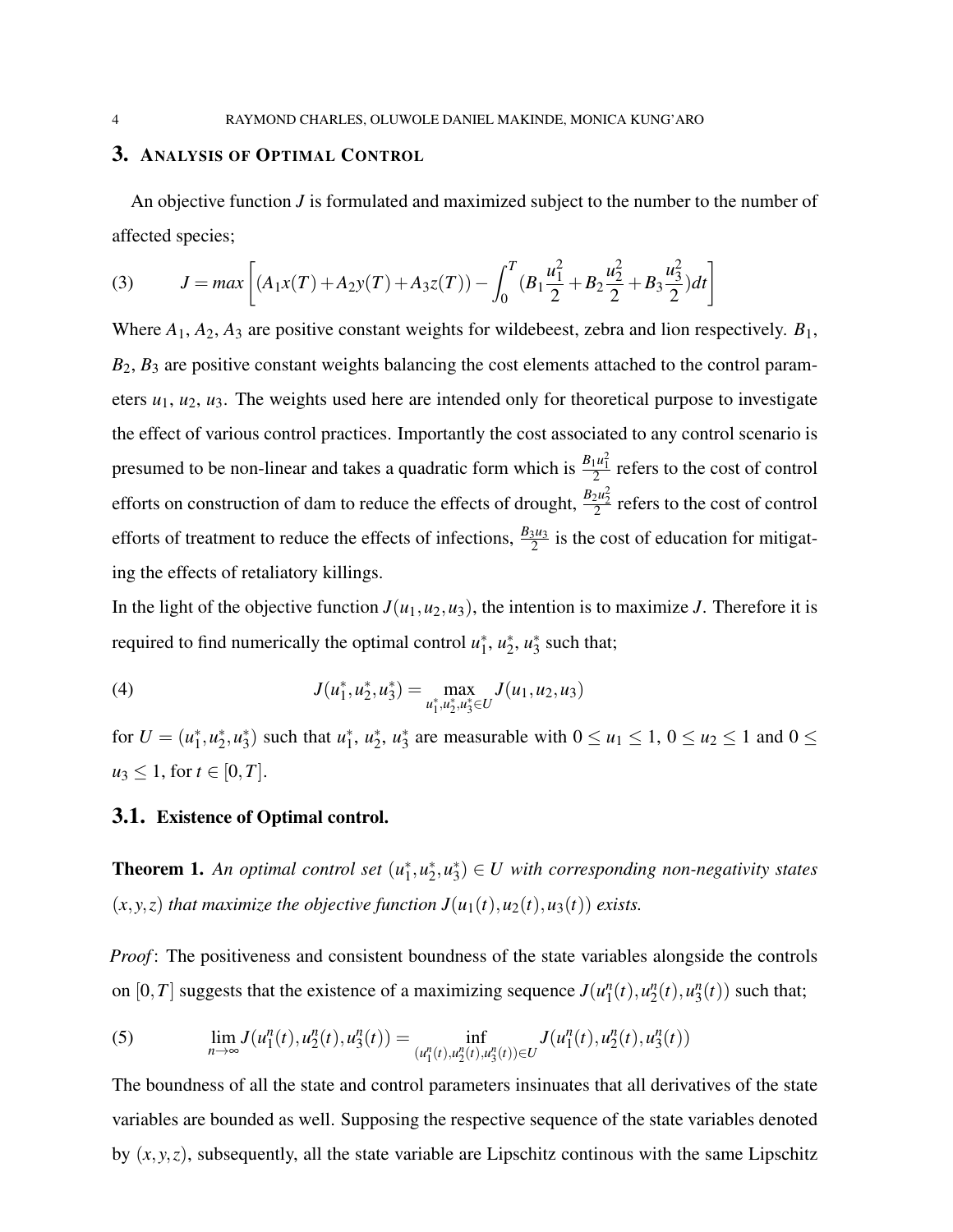constant. This means that, the sequence  $(x, y, z)$  is consistently equicontinous in [0,*T*]. In accordance with the method by [\[8\]](#page-11-8), the state state sequence that converges steadly to  $(x, y, z)$ in [0,*T*]. Also, it can be taken that, the control sequence  $u_n^n = (x^n, y^n, z^n)$  has sequence that weakly converges in  $L^2(0,T)$ . Let  $(u_1^*)$  $j^*, u_2^*$  $x_2^*, u_3^*$  $\mathbf{L}_{i}^{*}$   $\in U$  be in the form of  $u_{i}^{n} \to u_{i}^{*}$  weakly in  $L^{2}(0,T)$ for  $i = 1, 2, 3, \dots$  Implementing the lower semi-continuity of norms in weak  $L^2$ , we have;

(6) 
$$
\| u_i^* \|^2 L^2 \leq \lim_{n \to \infty} \inf \| u_i^n(t) \|^2 L^2, i = 1, 2, 3...
$$

This means that;

$$
(7) \quad J(u_1^*, u_2^*, u_3^*) \ge \lim_{n \to \infty} \int_0^T (A_1 x(T) + A_2 y(T) + A_3 z(T) - \int_0^T \left(\frac{B_1 u_1^2}{2} + \frac{B_2 u_2^2}{2} + \frac{B_3 u_3^2}{2}\right))
$$

Therefore; the control set  $(u_1^*)$  $i<sub>1</sub><sup>*</sup>, u<sub>2</sub><sup>*</sup>$  $x_2^*, u_3^*$  $3$ ) that maximize the objective function  $J(u_1, u_2, u_3)$  exists.

3.2. Characterization of optimal control. In this section, we derive conditions required for optimal control, characterizing optimal control using upper and lower bound technique and formulating optimality system that characterize the optimal control. The asential requirement is that; the optimal pair should satisfy the necessary conditions that come from Pontryagin Maximum Principle [\[8\]](#page-11-8) and which are also discussed in [\[4\]](#page-11-9). This principle converts state [\(2\)](#page-2-1), objective function [\(3\)](#page-3-0) and control [\(4\)](#page-3-1) into minimal value of Lagrangian of optimal problem. The Lagrangian of the optimal problem is given by;

(8) 
$$
\Gamma = (A_1x(T) + A_2y(T) + A_3z(T) - (\frac{B_1u_1^2}{2} + \frac{B_2u_2^2}{2} + \frac{B_3u_3^2}{2})
$$

In order to seek for maximum Lagrangian of optimal problem, we define the Hamilitonian *H* for the control problem with respect to  $u_1$  and  $u_2$  as;

<span id="page-4-0"></span>(9) 
$$
H = (A_1x(T) + A_2y(T) + A_3z(T) - (\frac{B_1u_1^2}{2} + \frac{B_2u_2^2}{2} + \frac{B_3u_3^2}{2}) + \sum_{i=1}^3 \lambda_i f_i
$$

where  $f_i$  is the right hand side of the differential equation of *ith* state variable in system [\(2\)](#page-2-1) and  $\lambda_i$  for  $i = 1, 2, 3$  is the set of adjoint functions. That means the Hamilitonian consists of integrand of objective functional and the inner product of right hand side of state equations and corresponding adjoint variables *L*1,*L*2,*L*3. The expanded expression form of Hamilitonian *H* in [\(9\)](#page-4-0) is given by;

$$
H = A_1x(T) + A_2y(T) + A_3z(T) - \left(\frac{B_1u_1^2}{2} + \frac{B_2u_2^2}{2} + \frac{B_3u_3^2}{2}\right)
$$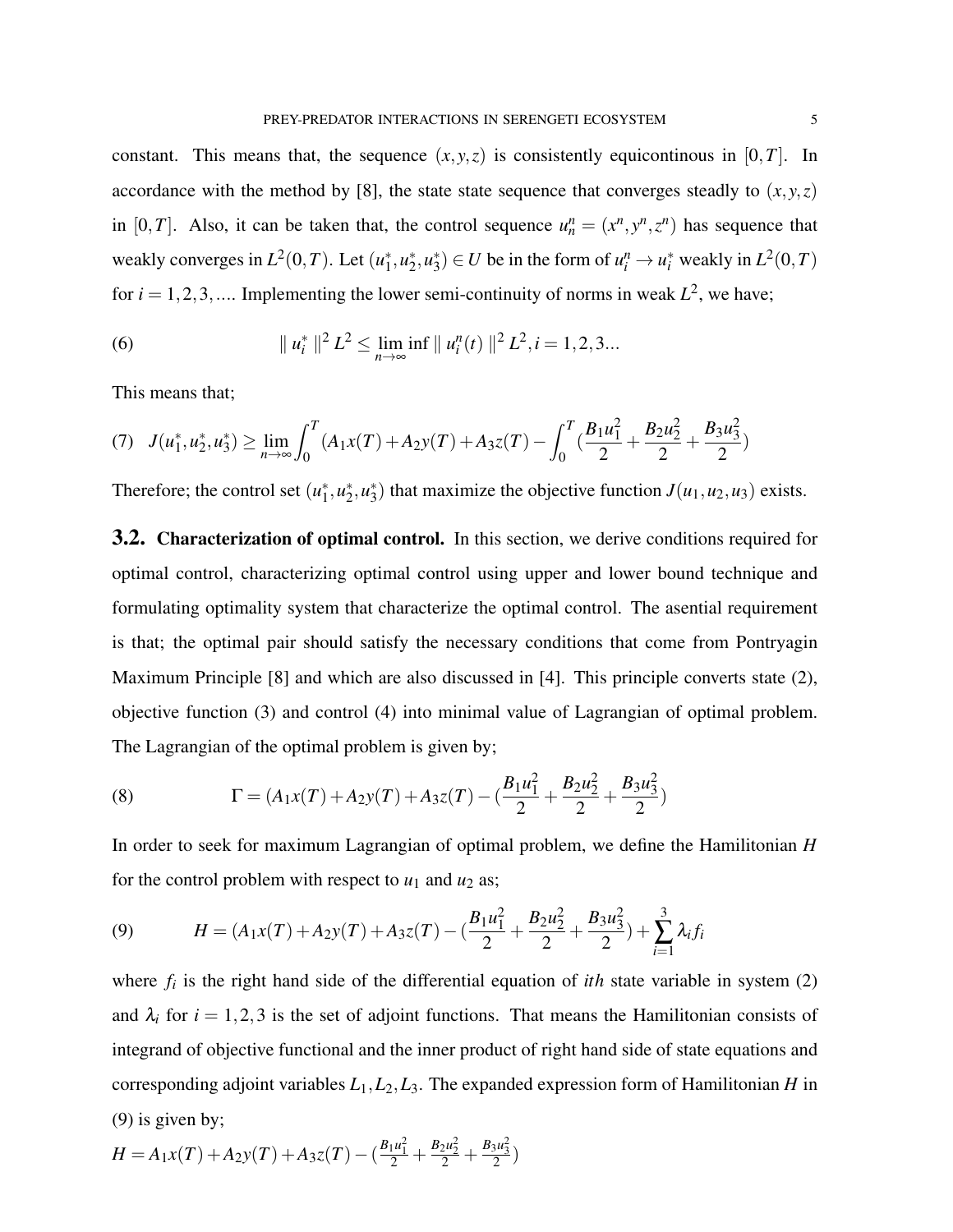$$
+L_{1}\left[\frac{dx}{dt} = rx(1-\frac{x}{l}) - b_{12}xy - \frac{b_{13}xz}{1+ax} - (1-u_{1}(t))h_{1}x - (1-u_{3})(t)w_{1}x\right] +L_{2}\left[\frac{dy}{dt} = sy(1-\frac{y}{l}) - b_{21}xy - \frac{b_{23}yz}{1+dy} - (1-u_{1}(t))h_{2}y - (1-u_{3}(t))w_{2}y\right] +L_{3}\left[\frac{dz}{dt} = -cz + \frac{b_{31}b_{13}xz}{1+ax} + \frac{b_{32}b_{23}yz}{1+dy} - (1-u_{2}(t)ez - (1-u_{3}(t))w_{3}z\right]
$$

Where *L*<sub>1</sub>, *L*<sub>2</sub> and *L*<sub>3</sub> are adjoint co-state variables. Applying pontryagin maximum principle [\[10\]](#page-11-10) and the existence results for the optimal control from (Fleming and Rishel, 1975),the following preposition is obtained.

**Theorem 2.** For the optimal control  $u_1^*$ ,  $u_2^*$  and  $u_3^*$  that maximizes  $j(u_1, u_2, u_3)$  over U, there *exists adjoint variables L*1*, L*2*, L*<sup>3</sup> *satisfying;*

$$
\frac{-\partial H}{\partial x} = \frac{\partial L_1}{\partial t} = -A_1 - L_1 r + \frac{2L_1 rx}{k} + L_1 b_{12} y + L_2 b_{21} y + \frac{L_1 b_{13} z}{(1 + \alpha x)^2}
$$
  
+L<sub>1</sub>(1 – u<sub>1</sub>)h<sub>1</sub> + L<sub>1</sub>(1 – u<sub>2</sub>)w<sub>1</sub> -  $\frac{L_3 b_{31} b_{13} z}{(1 + \alpha x)^2}$   

$$
\frac{-\partial H}{\partial y} = \frac{\partial L_2}{\partial t} = -A_2 - L_2 s + \frac{2L_2 s y}{l} + L_1 b_{12} x + b_{21} L_2 x + \frac{L_2 b_{23} z}{(1 + d y)^2}
$$
  
+L<sub>2</sub>(1 – u<sub>1</sub>)h<sub>2</sub> + L<sub>2</sub>(1 – u<sub>2</sub>)w<sub>2</sub> -  $\frac{L_3 b_{32} b_{23} z}{(1 + \alpha x)^2}$   

$$
\frac{-\partial H}{\partial z} = \frac{\partial L_3}{\partial t} = -A_3 + \frac{L_1 b_{13} x}{(1 + \alpha x)^2} + \frac{L_2 b_{23} y}{(1 + d y)^2} - L_3 c - \frac{L_3 b_{31} b_{13} x}{(1 + \alpha x)^2}
$$
  

$$
-\frac{L_3 b_{32} b_{23} y}{(1 + \alpha x)^2} - L_3 (1 - u_3) e + L_3 (1 - u_2) w_3 \text{ with transversality conditions } L_1(T) = A_1, L_2(T) = A_2
$$
  
and L<sub>3</sub>(T) = A<sub>3</sub>. The following characterization holds on the interior of the control set;  
 $u_1^* = \min\left\{1, \max\left(0, \frac{L_1 h_1 x + L_2 h_2 y}{A_1}\right)\right\}, u_2^* = \min\left\{1, \max\left(0, \frac{L_2 h_2 y + L_3 e z}{B_2}\right)\right\}$   
 $u_3^* = \min\left\{1, \max\left(0, \frac{L_1 w_1 x + L_2 w_2 y + L_3 w_3 z}{B_3}\$ 

*Proof*: To prove this, the function (9) is differentiated partially w.r.t its state variables which gives the adjoint system. With the Pontyagin's Maximum Principle, we get the following adjoint system evaluated at the optimal control pair corresponding to the state variables.

$$
H = A_1x + A_2y + A_3z - \frac{B_1u_1^2}{2} - \frac{B_2u_2^2}{2} - \frac{B_3u_3^2}{2} + L_1rx - L_1x^2 - \alpha_1L_1xy - \frac{\beta_1L_1(1-m)xz}{1+\lambda_1(1-m)x}
$$
  
\n
$$
-L_1(1 - u_1(t))P_1x - L_1(1 - u_3(t))w_1x + L_2sy - L_2s^2 - \alpha_2L_2xy - \frac{\beta_2L_2(1-m)yz}{1+\lambda_2(1-m)y}
$$
  
\n
$$
-L_2(1 - u_1(t))P_2y - L_2(1 - u_3(t))w_2y - L_3zc + \frac{L_3\mu_1(1-m)xz}{1+\lambda_1(1-m)x} + \frac{L_3\mu_2(1-m)yz}{1+\lambda_2(1-m)y}
$$
  
\n
$$
+(1 - u_2(t))L_3qz - (1 - u_3(t))w_3L_3z
$$
  
\n
$$
\frac{-\partial H}{\partial x} = \frac{\partial L_1}{dt} = -A_1 + L_1r_1 + 2L_1x + \alpha_1L_1y + \frac{\beta_1L_1(1-m)z}{\lambda_1^2(1-m)^2}
$$
  
\n
$$
+(1 - u_1(t))L_1P_1 + (1 - u_3(t))L_1w_1 - \frac{\mu_1L_3(1-m)z}{\lambda_1^2(1-m)^2}
$$
  
\n
$$
\frac{-\partial H}{\partial y} = \frac{\partial L_2}{dt} = -A_2 - L_2s + 2L_2s + \alpha_2L_2x + \frac{\beta_2L_2(1-m)z}{\lambda_2^2(1-m)^2}
$$
  
\n
$$
+(1 - u_1(t))L_2P_2 + (1 - u_3(t))L_2w_2 - \frac{\mu_2L_3(1-m)z}{\lambda_2^2(1-m)^2}
$$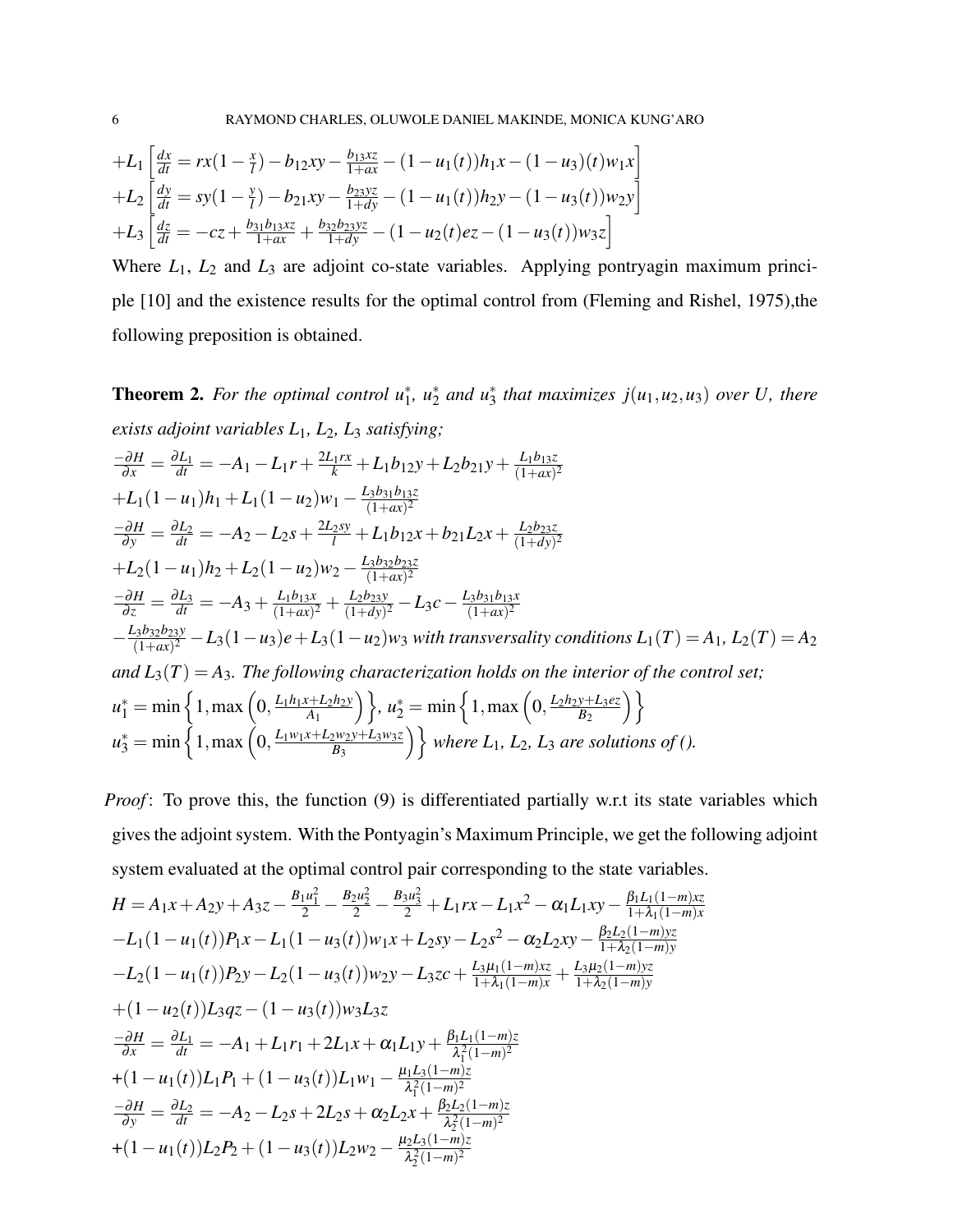$$
\frac{-\partial H}{\partial z} = \frac{\partial L_3}{\partial t} = -A_3 + \frac{\beta_1 L_1 (1-m)x}{1 + \lambda_1 (1-m)x} + \frac{\beta_2 L_2 (1-m)y}{1 + \lambda_2 (1-m)y} + L_3 c - \frac{\mu_1 L_3 (1-m)x}{1 + \lambda_1 (1-m)x}
$$

$$
+ \frac{\mu_2 L_3 (1-m)y}{1 + \lambda_2 (1-m)y} - (1 - u_2(t)) L_3 q - (1 - u_3(t)) L_3 w_3
$$

Now to obtain the optimal control solution  $(u_i, i = 1, 2, 3...)$  of our Lagrangian we differentiate partially the Lagrangian *L*, with respect to  $u_1$ ,  $u_2$ ,  $u_3$  and set it to zero as follows;

$$
\frac{\partial H}{\partial u_1} = -B_1 u_1 + L_1 h_1 x + L_2 h_2 y
$$
  
\n
$$
\frac{\partial H}{\partial u_2} = -B_2 u_2 + L_1 w_1 x + L_2 w_2 y - L_3 w_3 z
$$
  
\n
$$
\frac{\partial H}{\partial u_3} = -B_3 u_3 + L_3 e z
$$

Setting  $\frac{\partial L}{\partial u_i} = 0$  for *i* = 1, 2, 3 and solving for the optimal control, we obtain;

$$
u_1^* = \frac{L_1 h_1 x + L_2 h_2 y}{B_1}, u_2^* = \frac{L_1 w_1 x + L_2 w_2 y + L_3 w_3 z}{B_2}, u_3^* = \frac{L_3 e z}{B_3}
$$

# 4. NUMERICAL SIMULATION

In this section, we study numerically an optimal control of prey-predator system of Serengeti ecosystem. By the virtue of the fact that, the Serengeti ecosystem is complex and extraordinary and that a single control measure can not present all the threats, an investigation on the impacts of merging a minimum of three control parameters over eight years period is done. Further more, estimation of the objective functions real weight is extremely demanding and requires a bunch of information. In that regard, the objective weights are chosen on theoretical basis as  $A_1 = 60$ ,  $A_2 = 10$ ,  $A_3 = 90$ ,  $B_1 = 100$ ,  $B_2 = 150$ ,  $B_3 = 80$  just to grant the control parameters proposed in the paper and the initial state variable are chosen as;  $x(0) = 40$ ,  $y(0) = 30$  and  $z(0) = 20$ . Other parameters are  $r = 2.09$ ,  $s = 2.09$ ,  $k = 200$ ,  $l = 100$ ,  $b_{12} = 0.001$ ,  $b_{21} = 0.002$ ,  $b_{13} = 0.02, b_{23} = 0.03, c = 1, b_{31} = 1.5, a = 0.1, d = 0.2, h_1 = 0.15, h_2 = 0.1, e = 0.05,$  $w_1 = 0.05$ ,  $w_2 = 0.05$ ,  $w_3 = 0.25$ . Next we investigate the of the following optimal control strategies on the wildebeest, zebra and lion prey-predator population under threats;

4.1. Strategy A: Application of construction of dams to control drought. In this control scenario, the construction of dams  $u_1$  is utilized to optimize the objective function *J* while treatment  $u_2$  and education  $u_3$  are not practiced. Figure 1 indicates the significant difference in the prey and predator populations with optimal control strategy compared to prey and predator populations without control.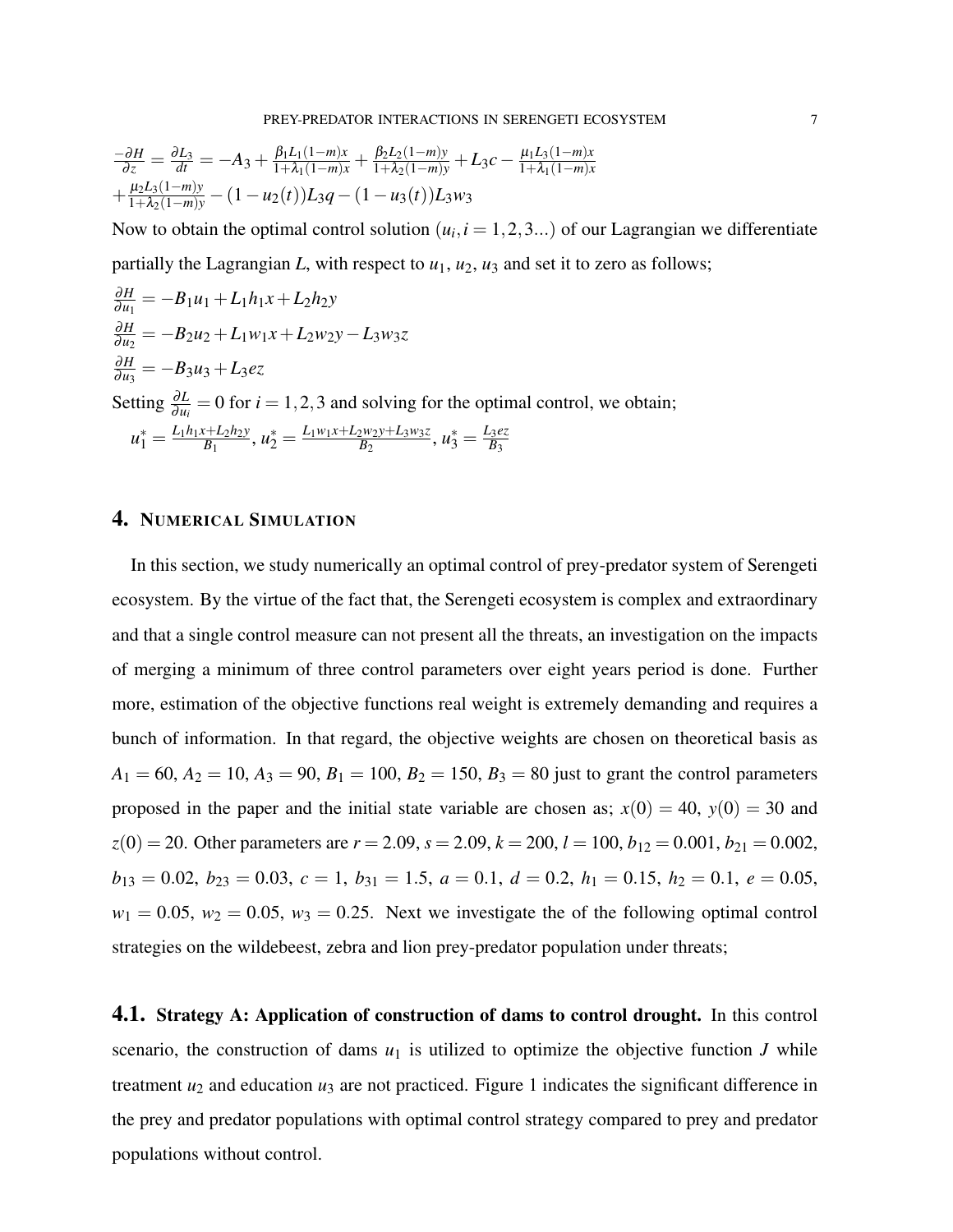

FIGURE 1. *Simulation of the system [\(2\)](#page-2-1) showing the effect of optimal application of construction of dams*



FIGURE 2. *Simulation of the system [\(2\)](#page-2-1) showing the effect of optimal application of treatment*

4.2. Strategy B: Treatment to Control Infections. Under this scheme, the application of treatment  $u_2$  is utilized to optimize the objective function *J* while construction of dams  $u_1$  and education  $u_3$  are not implemented. Results in figure 2 shows a significant difference in the prey and predator populations with optimal strategy compared to those without control.

4.3. Strategy C: Education to Control retaliatory killing. In this strategy, education, *u*<sup>3</sup> is used to optimize the objective function *J* while the set of application of treatment  $u_2$  and construction of dams  $u_1$  are not taken into account. In figure 3, the results show a significant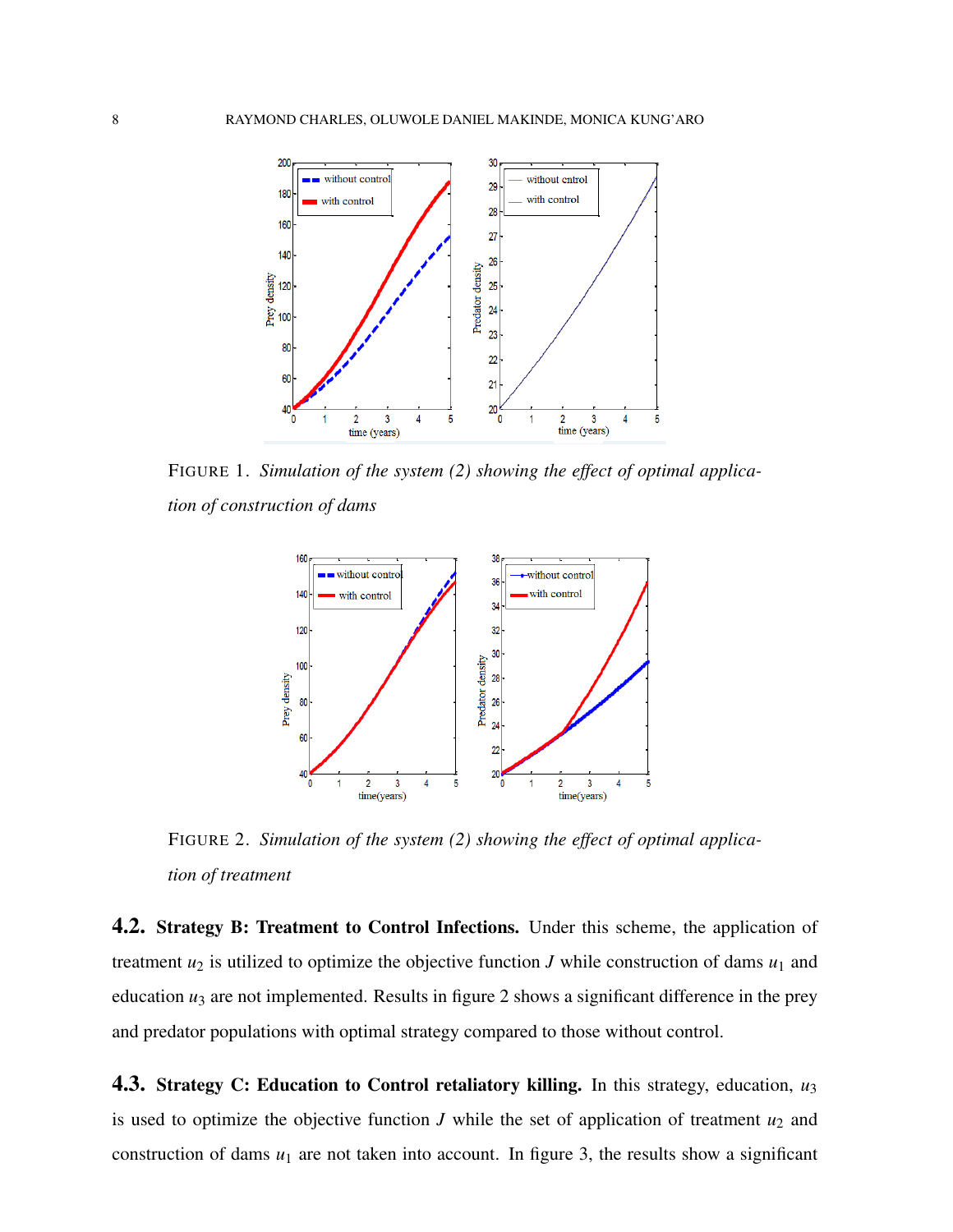

FIGURE 3. *Simulation of the system [\(2\)](#page-2-1) showing the effect of optimal application of education*



FIGURE 4. *Simulation of the system [\(2\)](#page-2-1) showing the effect of optimal application of construction of dams and treatment*

difference in the predator population with optimal strategy compared to predator without control.

4.4. Strategy D: Combination of contruction of dams and treatment. In this aspect, the application of construction of dams  $u_1$  and treatment,  $u_2$  are utilized in optimization of the objective function whilst education  $u_3$  is not taken into account. Figure 4 shows the significant difference between prey and predator before and after control.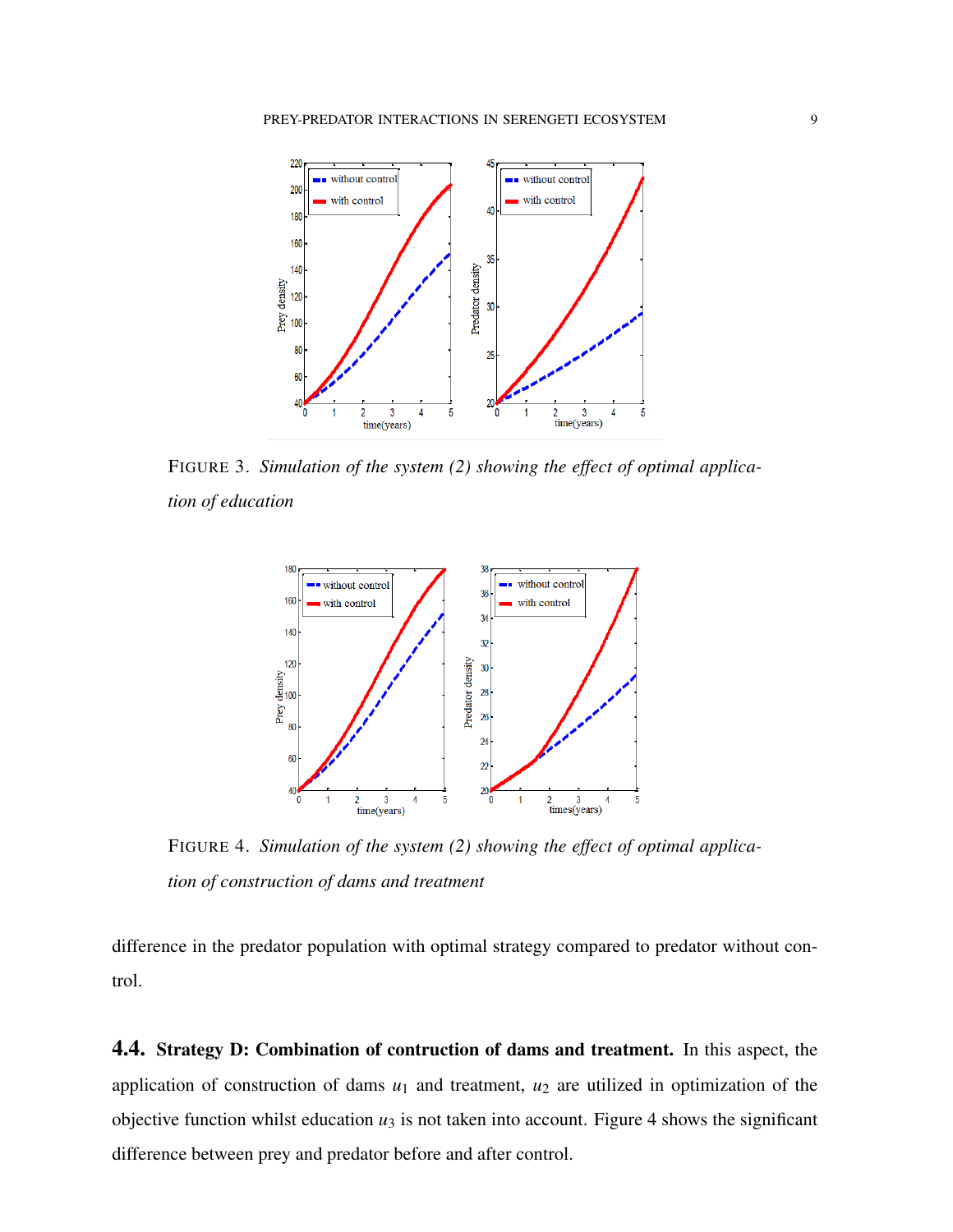

FIGURE 5. *Simulation of the system [\(2\)](#page-2-1) showing the effect of optimal application of construction of dams and education*

4.5. Strategy E: Combination of Construction of dams and Education. The application of construction of dams  $u_1$  and education  $u_3$  are implemented in optimization of the objective function whilst we set treatment  $u_2$  to be zero. In figure 5, the results shows significant difference between prey and predator population before and after control.

4.6. Strategy F: Combination of Treatment and Education. The application of treatment  $u_2$  and education  $u_3$  are used in optimization of the objective function *J* while the construction of dams is set to zero. In figure 6, the results shows a significant difference in prey and predator populations before and after control.

4.7. Strategy G: Combination of construction of dams, treatment and education. Here, the combination of all controls; construction of dams  $u_1$ , treatment,  $u_2$  and education,  $u_3$  are utilized in optimization of the objective function  $J$ . In figure  $7$ , the results show significant difference in prey and predator populations before and after the control.

# 5. DISCUSSION AND CONCLUSION

In this paper we presented a prey-predator model with optimal control and control variables was introduced in the model where construction of dam was introduced to control drought,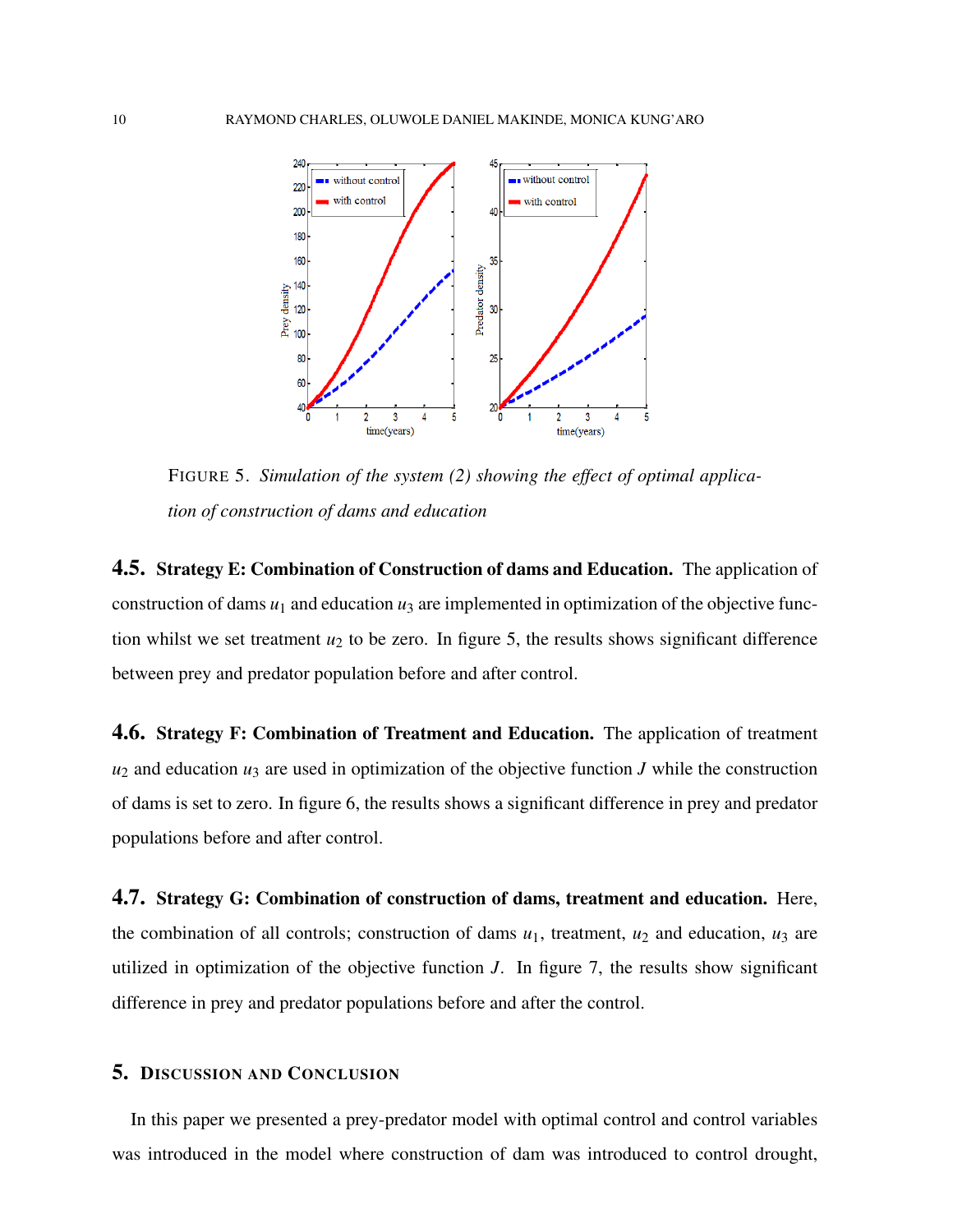

FIGURE 6. *Simulation of the system [\(2\)](#page-2-1) showing the effect of optimal application of treatment and education*



FIGURE 7. *Simulation of the system [\(2\)](#page-2-1) showing the effect of optimal application of construction of dams, treatment and education*

treatment was introduced to control infections and education was introduced to control retaliatory killing in Serengeti ecosystem. In investigating the use of optimal control, we use one control at a time, combination of two at a time while setting others to zero to compare the effect of optimal strategies on elimination those threats of the ecosystem. The use of all control were also considered. Numerical results suggests that, the use of all control has the greatest impact in the control of the ecosystem.